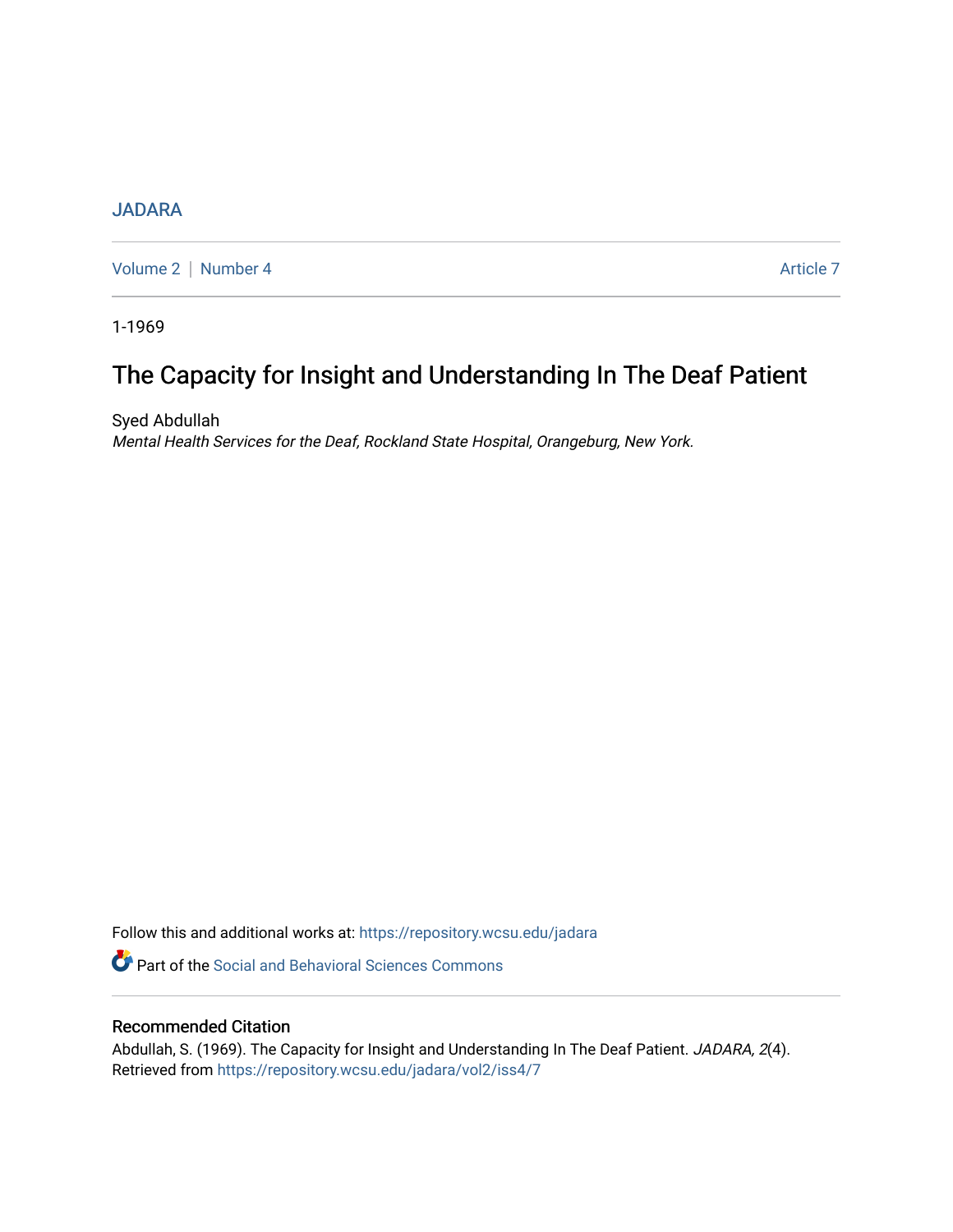## THE CAPACITY FOR INSIGHT AND UNDERSTANDING IN THE DEAF PATIENT

#### SYEO ABDULLAH, M. D.

A psychiatrist, like other workers in the field of deafness, is initially impressed by the concreteness of the deaf patient's communication. While his bafflement is gradually mitigated as he gets familiar with signs, manual alphabet and language patterns, he is often left with an erroneous understanding of the deaf patient's capacity to experience the more subtle and complicated nuances of human emotions and thoughts. One tends to regard the deaf as a stereotype incapable of delving into his inner world of feelings and conflicts. The establish ment of such an attitude can prevent the therapist from help ing the deaf to develop an insight into his problems, even when the patient is capable of that insight.

It is well known, of course, that the capacity for insight varies from individual to individual—hearing as well as deaf. An alert therapist, in the course of treatment, determines how much insight his patient is capable of and can use, and tailors his approach accordingly. Even in techniques of psy chotherapy where behavior modification is the primary aim, the therapist cannot afford to overlook the possibility of help ing the patient develop an improved understanding into his behavior. For the purpose of this paper the term 'insight' is not being used in the strict psychoanalytic sense, but in the broader meaning of self-awareness and understanding.

ė

Mental Health Services for the Deaf, Rockland State Hospital, Orangeburg, New York.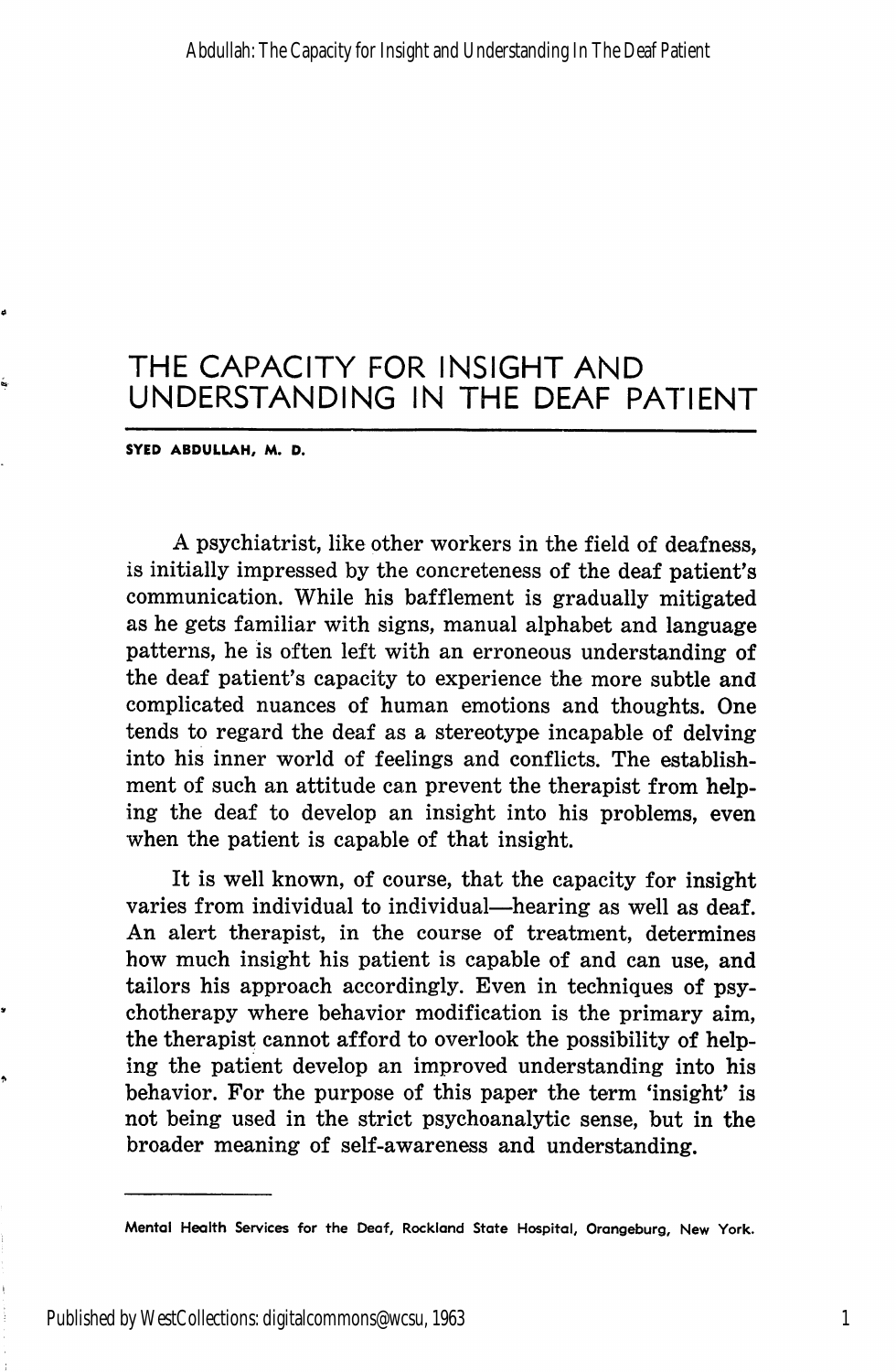#### 38 THE CAPACITY FOR INSIGHT AND UNDERSTANDING IN THE DEAF PATIENT

The deaf patient, once he warms up to his therapist, can surprise the latter by his potentials if given the time and patience. This process of warming up is crucial in the psy chotherapy of the deaf emotionally disturbed person. This warming up can come only if there is a readiness, on the part of the therapist, to empathize with the patient, and to have respect and sensitivity for his problems. The classical analy tic attitude in the direction of cold objectivity is apt to be misconstrued by the deaf as callousness and disinterest. And that would block communication and impede the growth of the therapeutic relationship.

A patient in therapy is known to react fairly accurately to the expectations of his therapist. This is true for the deaf patient also. If his therapist anticipates a superficial level of understanding and limited insight from his deaf patient, that is what he is most likely to get. If he is interested enough to explore and discover, his efforts will not only be fruitful for the patient, but most rewarding and fulfilling to him, too. When a young deaf boy went to visit his mother for a few hours and returned to the hospital depressed and crest-fallen, the incident assumed more meaning when it was noted that he had gone there with a trunk load of clothes. His mother's indifference to his plea for acceptance back into the fold of the family, a plea made non-verbally but unmistakably, and its effects on his feelings of self-worth, were well brought out when the matter of the packed suitcase and its meaning to the patient were discussed in therapy.

It is granted that the awareness of relationship between behavior and feeling takes a longer time in the deaf and re- (iuires a greater understanding of the patient by the thera pist. But that is where the challenge lies in the psychiatric management of the deaf. This is something beyond the simple learning of the sign language, which is just the beginning and not the end of the understanding of the deaf patient and his problems.

The deaf person, due to his particular handicap, tends to express his inner thoughts and feelings in concrete terms, but the concreteness is more in the  $expression$  of feelings than

2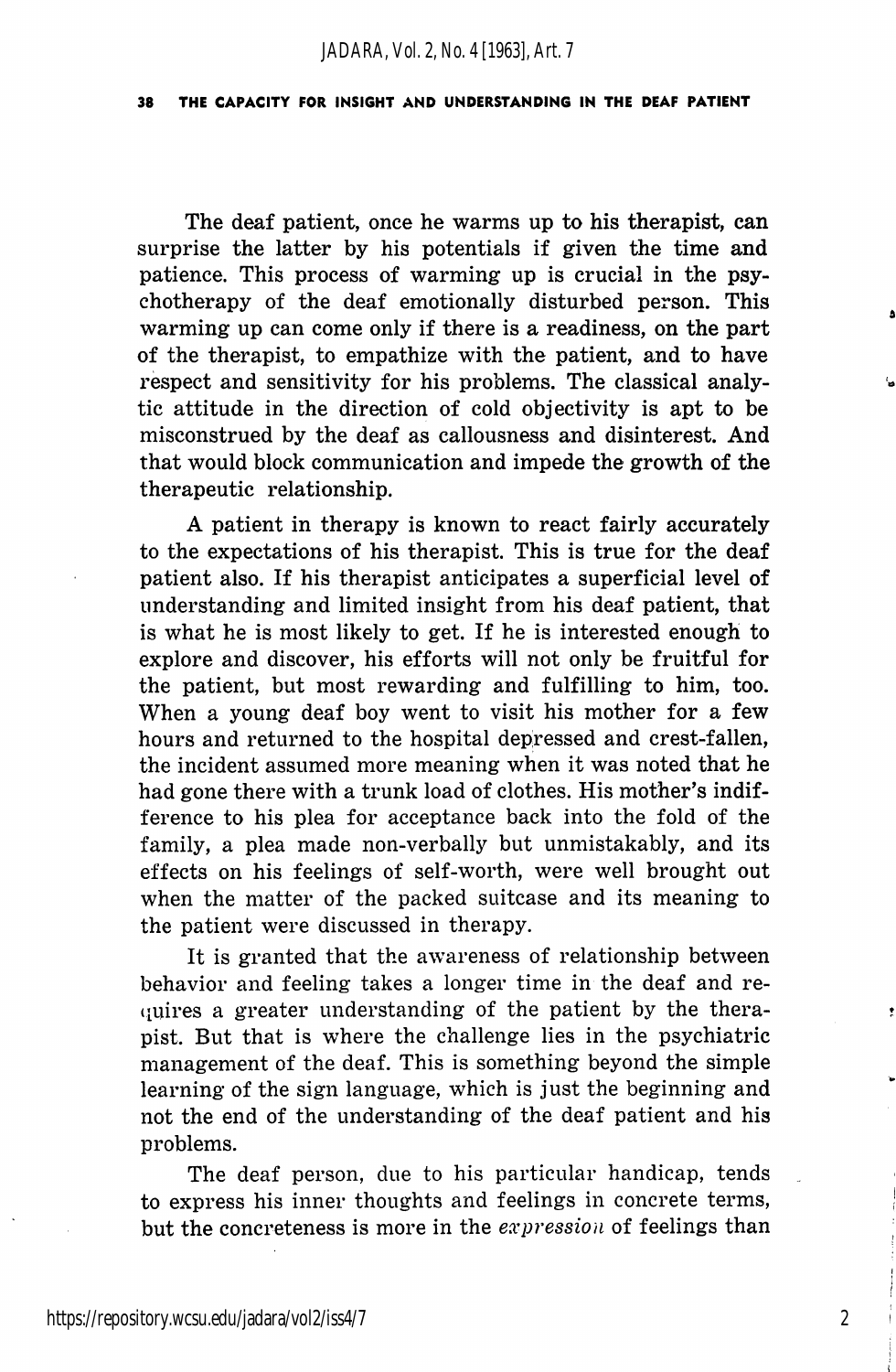Abdullah: The Capacity for Insight and Understanding In The Deaf Patient

#### THE CAPACITY FOR INSIGHT AND UNDERSTANDING IN THE DEAF PATIENT 39

in the feelings themselves. The poverty is not so much in the breadth, extent or intricacy of feelings as in the means of expressing them. How often do we hear the phrase, from those with normal hearing and speech, that words fail to express their feelings? To regard all deaf as concrete and limited in the scope and complexity of their emotions, because of their lack of verbal prowess, is, to say the least, anti-therapeutic.

A deaf girl goes home on convalescent care but returns soon thereafter following an attack on her brother-in-law for refusing to buy candy for her. It takes months before she comes out with the rest of the story which adds sense to her apparently bizarre behavior—her brother-in-law's attempts at having sexual intercourse with her. Even if this part of the story is only a product of her imagination, it adds a new di mension to her aggressive outburst and repressed sexual feel ings. The candy that was refused was evidently more than just candy. In the light of this, her behavior becomes more comprehensible.

Understanding the behavior and feelings in terms of con crete expressions and acting out is only half of the therapeu tic undertaking. The other half is the feed-back process. How best to make the deaf aware of his own complexes without becoming too high flown and incomprehensible? This prob lem is faced in dealing with the hearing patient too and a good therapist always takes his patient's capability to under stand into consideration before rushing into interpretations. This is a very tricky job and requires much skill and expe rience on the part of the therapist. With the deaf patient the difficulty is greater but not insurmountable. Here again con sideration has to be given to the individual's readiness and ca pacity to understand before the interpretation is made. As a matter of fact it has to be done at a level of concreteness at which the patient is most comfortable and receptive. For in stance, a young deaf man always managed to create some se vere behavior problem each time arrangements were made for him to leave the hospital, this time jeopardizing the reha bilitation program worked out for him; this in spite of his insistence that the only thing he wanted was to leave the hos-

ă

 $\frac{1}{2}$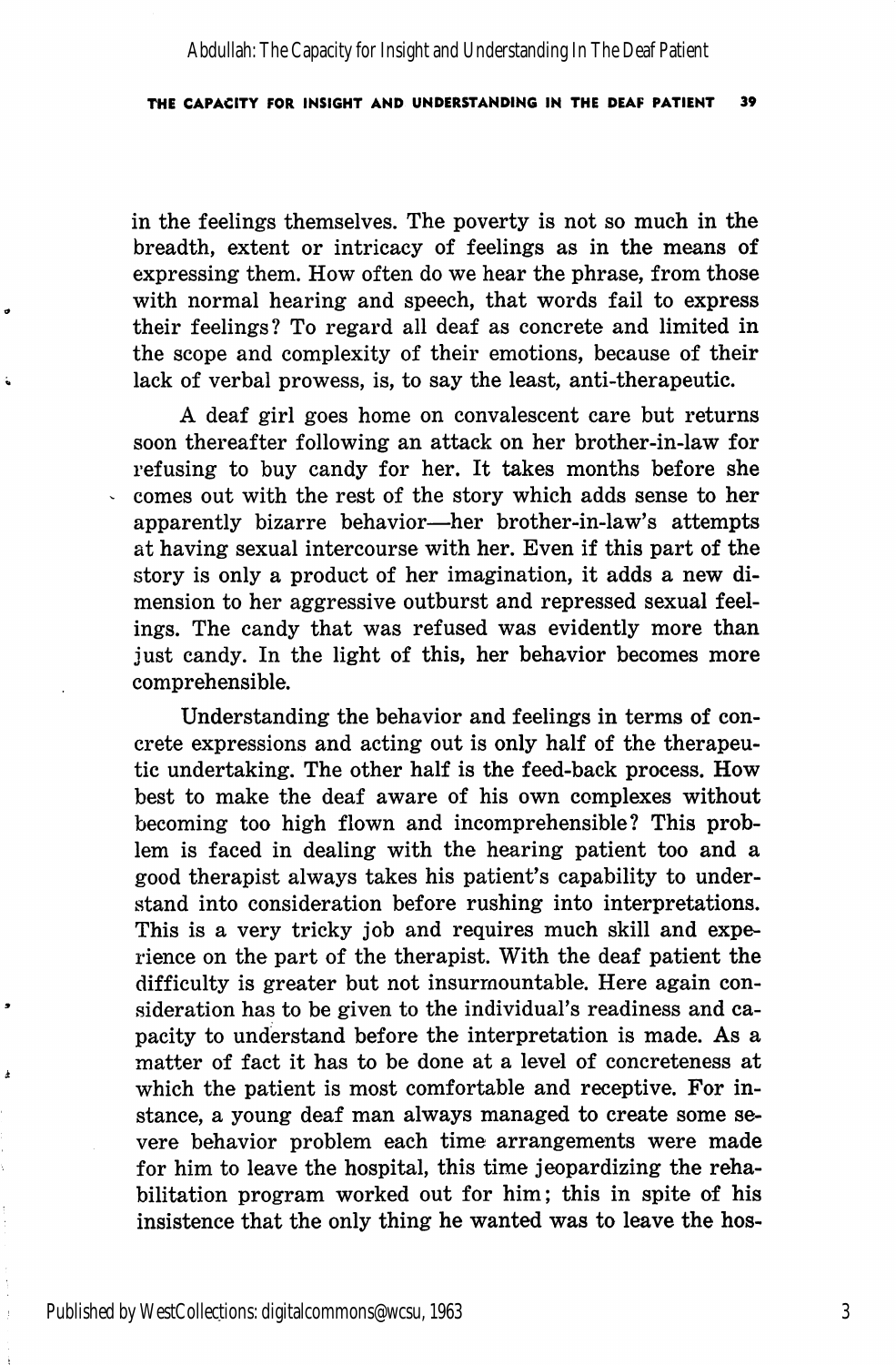*JADARA, Vol. 2, No. 4 [1963], Art. 7*

#### 40 THE CAPACITY FOR INSIGHT AND UNDERSTANDING IN THE DEAF PATIENT

pital. Very painstakingly he was confronted, in terms of the timings of his impulsive behavior, with the possibility that perhaps in fact he did not want to leave the security and structure of the ward's environment, perhaps he was too afraid of the world outside. Once he showed some awareness of his feelings of insecurity it became possible to explore them and give him reassurance and support, but above all, an im proved understanding of his behavior.

In the management of the deaf patients at our in-patient as well as the out-patient services the emphasis, of necessity, is on behavior modification. The stresses evoked due to the adjustment difficulties in the hearing world are one of the most common factors in the emotional breakdown of the sus ceptible deaf individual. In the process of bringing about and encouraging more adaptive behavior, attempt is also made to improve the self-image of the individual. For this his active participation in the therapeutic process is sought and he is more and more aware of his own role and responsibility in the social milieu surrounding him. He is helped to see that he has to be more than just a passive recipient of social jus tice and community concern. When there is a breakdown in in terpersonal relationship in the family or at work he has to understand his own contribution to it. In the course of this kind of total approach to his problems the patient starts to relate a great deal of material which opens little windows into his personality and problems—not only for the therapist but also for himself. The behavior changes achieved by this means are not only more lasting but also promote self-awareness and improve his chances of handling his conflicts more effectively with minimal outside help. When a young deaf boy was con fused and angry at his 'loving' grandmother's rejection he was encouraged to go into the genesis of the situation. Per haps he made too many demands on her, perhaps she thought he will never amount to anything and always be a burden on her. In spite of his extremely primitive communication skill, slowly and gradually, he started delving into his own angry and impulsive behavior in relationship to others and its ef fects on their reactions towards him. Although he still has a

4

 $\pmb{\mathsf{a}}$